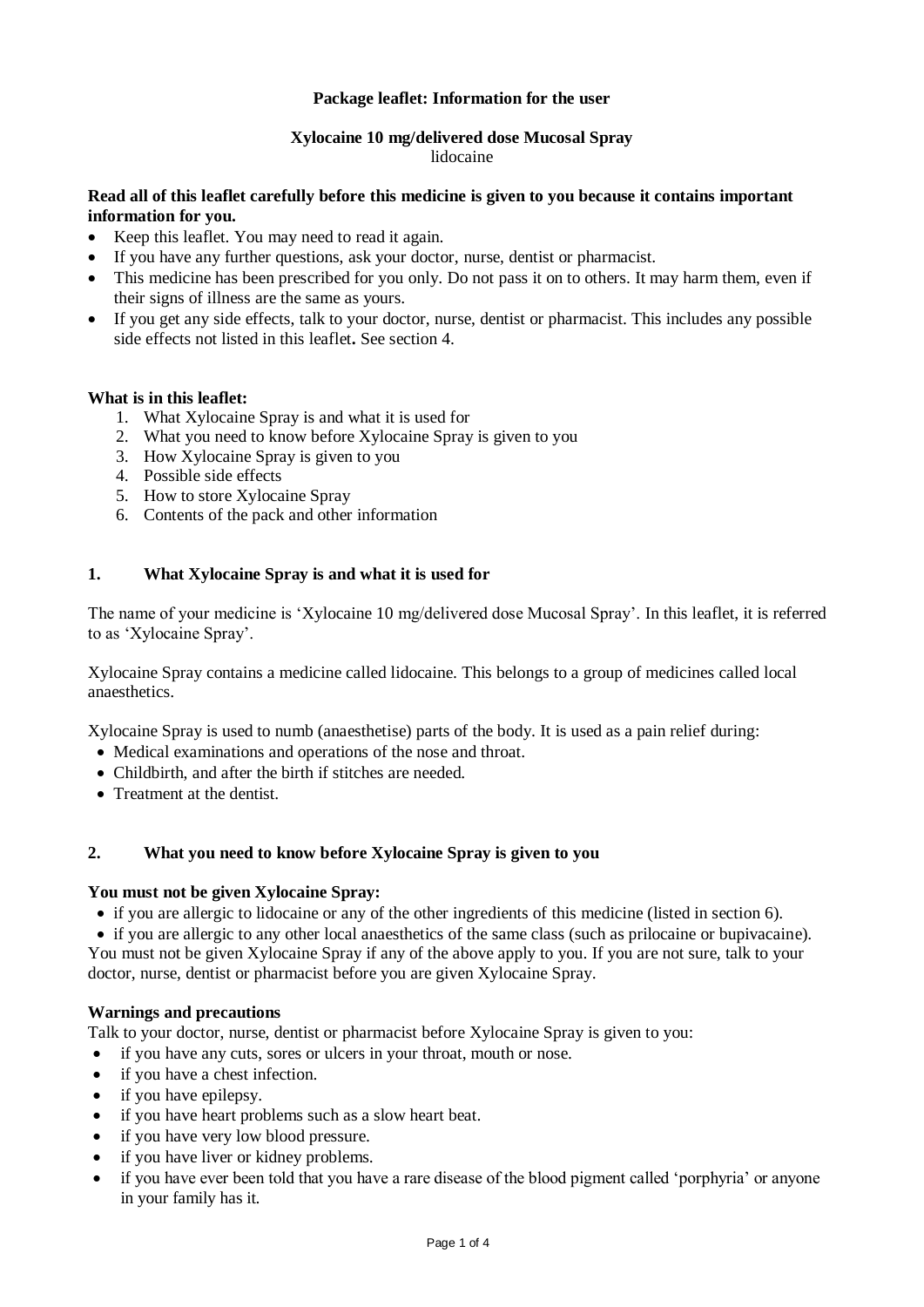If you are not sure if any of the above apply to you, talk to your doctor, nurse, dentist or pharmacist before having Xylocaine Spray.

## **Other medicines and Xylocaine Spray**

Tell your doctor or dentist if you are taking, have recently taken or might take any other medicines. This includes medicines that you buy without a prescription and herbal medicines. This is because Xylocaine Spray can affect the way some medicines work and some medicines can have an effect on Xylocaine Spray.

In particular, tell your doctor or dentist if you are taking or using any of the following medicines:

- Medicines used to treat an uneven heart beat (arrhythmia) such as mexiletine.
- Other medicines that contain lidocaine.

### **Pregnancy, breast-feeding and fertility**

If you are pregnant or breast-feeding, think you may be pregnant or are planning to have a baby, ask your doctor or dentist for advice before you are given this medicine.

## **Driving and using machines**

- Xylocaine Spray may affect your ability to drive or use tools or machines. This depends on where in the body Xylocaine Spray is used and how much is used.
- Your doctor or dentist will tell you when it is safe for you to do these activities.

#### **Xylocaine Spray contains ethanol**

• This medicinal product contains small amounts of ethanol (alcohol), less than 100 mg per spray.

### **Xylocaine Spray contains propylene glycol**

This medicine contains 1 mg propylene glycol in each delivered dose. If your baby is less than 4 weeks old, talk to your doctor or pharmacist before giving them this medicine, in particular if the baby is given other medicines that contain propylene glycol or alcohol.

#### **3. How Xylocaine Spray is given to you**

- Xylocaine Spray will usually be given to you by a doctor or dentist. The dose that your doctor or dentist gives you will depend on the type of pain relief that you need. It will also depend on your age and physical condition.
- If you are given Xylocaine Spray to take home, you must use the dose recommended by your doctor or dentist. Always use Xylocaine Spray exactly as your doctor or dentist has told you. You should check with them if you are not sure.

#### **How to use Xylocaine Spray**

- You should use as few sprays as possible.
- Do not use more than 3 sprays for every 10 kg that you weigh.
- Do not use more than 20 sprays (adults).
- Do not get the spray in your eyes.
- The spray nozzle is bent so that it works properly. Do not try to shorten the nozzle or change its shape as this will affect how it works.

#### **How to use Xylocaine Spray in the mouth and throat**

 When Xylocaine Spray is used in the mouth and throat it causes a loss of feeling. This could result in food or liquid going down the wrong way. Also, this may make it difficult to swallow or cause some people to accidentally bite their tongue or cheek.

Xylocaine Spray should be used with care in the elderly, in people who are in poor general health and in children.

#### **If you use more Xylocaine Spray than you should**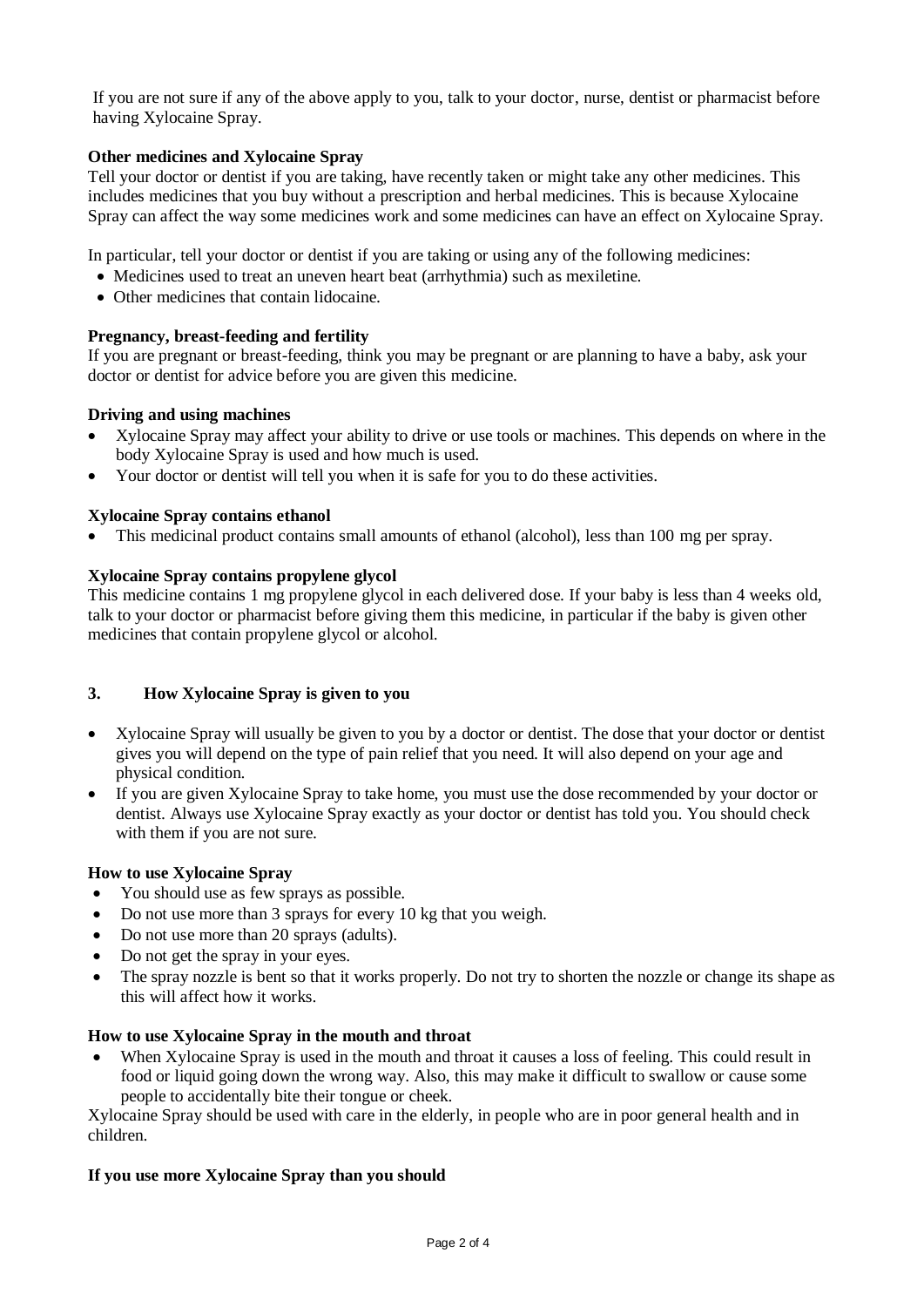If you think you have used more Xylocaine Spray than you should, talk to your doctor or dentist immediately.

# **4. Possible side effects**

Like all medicines, this medicine can cause side effects, although not everybody gets them.

### **Severe allergic reactions (rare, may affect up to 1 in 1,000 people):**

If you have a severe allergic reaction, **tell your doctor immediately**. The signs may include sudden onset of:

- Swelling of your face, lips, tongue or throat. This may make it difficult to swallow.
- Severe or sudden swelling of your hands, feet and ankles.
- Difficulty breathing.
- Severe itching of the skin (with raised lumps).

## **Other possible side effects:**

- Irritation where Xylocaine Spray has been used.
- Feeling nervous.
- Feeling dizzy.
- Feeling sleepy.
- Loss of consciousness.
- Sore throat.
- Hoarse voice or loss of voice.
- Low blood pressure. This might make you feel dizzy or light-headed.
- Fits (seizures).
- Difficulty breathing or slow breathing.
- Slow heart beat.
- Stopped breathing or a stopped heart beat.

#### **Reporting of side effects**

If you get any side effects, talk to your doctor, nurse, dentist or pharmacist. This includes any possible side effects not listed in this leaflet. You can also report side effects directly (see details below). By reporting side effects you can help provide more information on the safety of this medicine.

# **Ireland**

HPRA Pharmacovigilance Website: [www.hpra.ie](http://www.hpra.ie/)

**Malta** ADR Reporting Website: [www.medicinesauthority.gov.mt/adrportal](http://www.medicinesauthority.gov.mt/adrportal)

# **5. How to store Xylocaine Spray**

- Keep this medicine out of the sight and reach of children.
- Do not use this medicine after the expiry date which is stated on the bottle and the carton after EXP. The expiry date refers to the last day of that month.
- Do not store above 25 $\degree$ C. At temperatures below  $\degree$ C the spray solution may start to go solid. This will dissolve when the spray solution is warmed up gently to room temperature.
- The nozzles should not be re-used and should be disposed of immediately after use.
- Your doctor/dentist or the hospital will normally store Xylocaine Spray. The staff are responsible for the storing, using and disposing of the spray in the correct way.
- Do not throw away any medicines via wastewater or household waste. Ask your pharmacist how to throw away medicines you no longer use. These measures will help protect the environment.